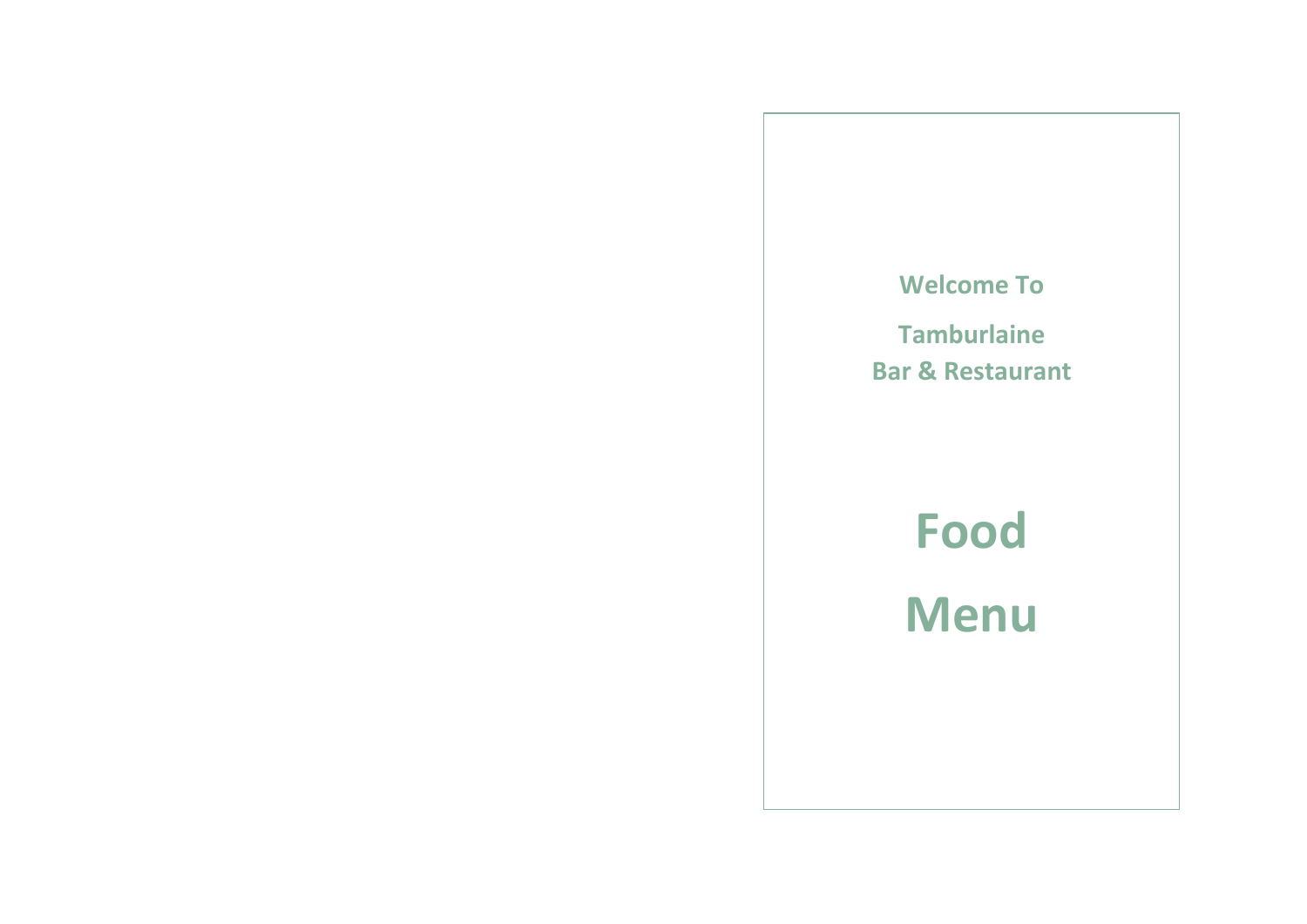## **While You Wait**

| <b>Charred Flat Bread &amp; Hummus</b>  | £5 |
|-----------------------------------------|----|
| <b>Marinated Olives</b>                 | f4 |
| <b>Smoked Almonds</b>                   | fб |
| <b>Root Vegetable Crisps</b>            | f4 |
| Sourdough, Olive Oil & Balsamic Vinegar | fД |

### **To Start**

| Soup of the Day<br>Sourdough Bread                                                 |      |
|------------------------------------------------------------------------------------|------|
| <b>Courgette and Carrot Bhaji</b><br>Pineapple & Mango Chutney                     | £8.5 |
| <b>Heritage Tomato Bocconcini</b><br>Rocket, Balsamic & Olive Oil                  | £8   |
| <b>Fresh Crumbed Fish Cake</b><br>Curried Lime Aioli, Red Pepper & Coriander Salsa | f10  |
| <b>Ham Hock Terrine</b><br>Radish and Apple salad, mustard and mayonnaise          | f10  |

**Please Speak To A Member Of The Team If You Suffer From Allergies**

## **Cocktails**

| <b>Daiquiri</b><br>White Rum, Lime & Sugar                      | £12 |
|-----------------------------------------------------------------|-----|
| Mojito<br>White Rum, Lime, Sugar & Mint                         | £12 |
| Cosmopolitan<br>Vodka, Cointreau, Lime & Cranberry              | £12 |
| <b>Espresso Martini</b><br>Vodka, Coffee Liqueur & Espresso     | £12 |
| <b>French Martini</b><br>Vodka, Chambord & Pineapple            | £12 |
| <b>Clover Club</b><br>Gin, Lemon, Fresh Raspberries & Egg White | £12 |
| French 75<br>Gin, Lemon & Bubbles                               | £12 |
| <b>Amaretto Sour</b><br>Amaretto, Lemon, Egg White & Bitters    | £12 |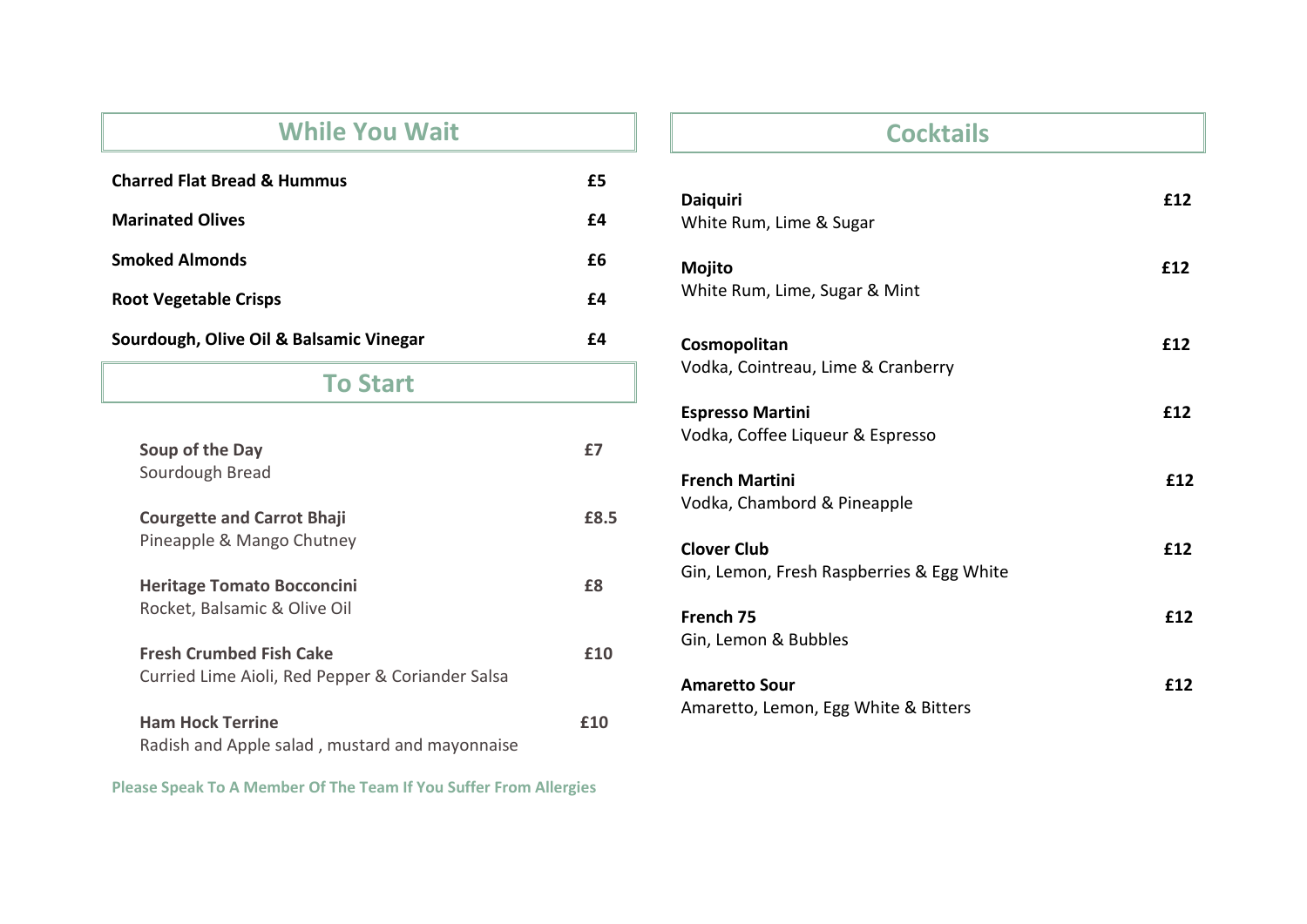| <b>Coffee</b>                                                                                                                             |      | <b>Salads</b>                                                                                     |     |
|-------------------------------------------------------------------------------------------------------------------------------------------|------|---------------------------------------------------------------------------------------------------|-----|
| <b>Bewley's Tea Selection</b><br>English Breakfast, Earl Grey, Lemon & Ginger, Lemon & Elderflower<br>Chamomile, Green Sencha, Peppermint | £3.5 | <b>House Salad</b><br>Artichokes, Avocado, Vine Cherry Tomatoes<br>Radishes & House Dressing      | £10 |
| £3<br><b>Espresso</b>                                                                                                                     |      | <b>Classic Caesar Salad</b><br>Baby Gem Leaves, Caesar Dressing,<br>Anchovies, Croutons, Parmesan | £10 |
| <b>Americano</b>                                                                                                                          | £3.5 | Watermelon & Feta Salad<br>Toasted Sunflower Seeds, Fresh Mint                                    | £10 |
| <b>Flat White</b><br>£4                                                                                                                   |      | <b>Peach Caprese Salad</b><br>Mixed Leaves, Peach, Basil, Heritage Tomato,                        | £10 |
| £4<br>Latte                                                                                                                               |      | Red Onion, Bocconcini                                                                             |     |
| £4<br>Cappuccino                                                                                                                          |      | Why Not Top Your Salad & Add;                                                                     |     |
| £4<br>Mocha                                                                                                                               |      | £8<br>Sea Bream<br><b>Pan-Fried Chicken Breast</b><br>£6                                          |     |

 **Add Carmel or Hazelnut Syrup for £0.50** 

 **Please Speak To A Member Of The Team If You Suffer From Allergies**